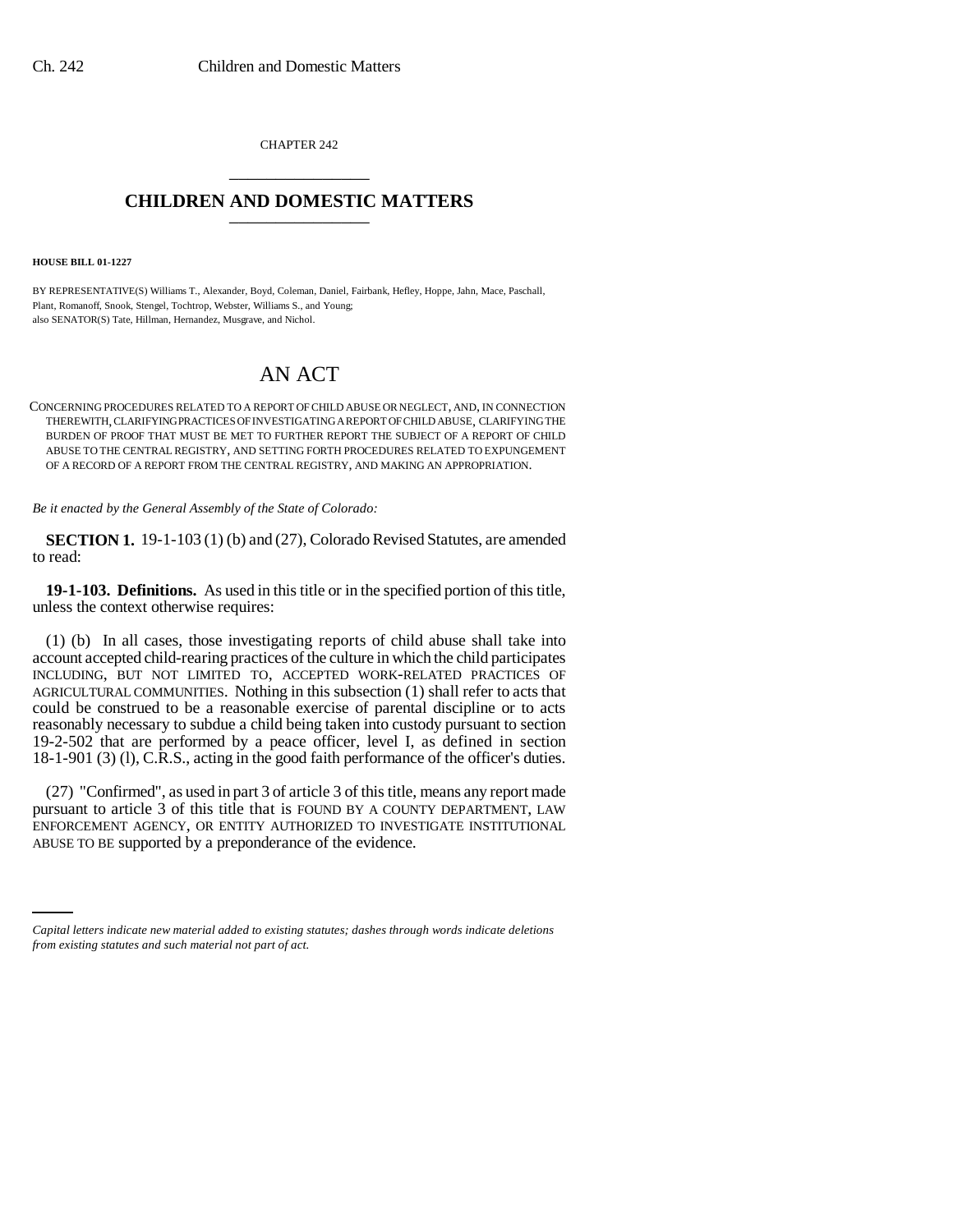**SECTION 2.** 19-3-308 (5.3) (a), Colorado Revised Statutes, is amended to read:

**19-3-308. Action upon report of intrafamilial, institutional, or third-party abuse - child protection team.** (5.3) (a) Local law enforcement agencies shall have the responsibility for the coordination and investigation of all reports of third-party abuse or neglect by persons ten years of age or older. Upon receipt of a report, if the local law enforcement agency reasonably believes that the protection and safety of a child is at risk due to an act or omission on the part of persons responsible for the child's care, such agency shall notify the county department of social services for an assessment regarding neglect and OR dependency. In addition, the local law enforcement agency shall refer to the county department of social services any report of third-party abuse or neglect in which the person allegedly responsible for such abuse or neglect is under age ten. Upon the completion of an investigation, the local law enforcement agency shall forward a copy of its investigative report to the county department of social services. The county department shall review the law enforcement investigative report and shall determine whether the report should CONTAINS INFORMATION THAT CONSTITUTES A CASE OF CONFIRMED CHILD ABUSE AND REQUIRES IT TO be filed with the state central registry in accordance with section 19-3-313 (2) (a), which report, upon such determination, shall be filed with the state central registry within sixty days of the receipt of the report by the county department.

**SECTION 3.** 19-3-313 (7) (b) (I), (7) (c), and (7) (d), Colorado Revised Statutes, are amended, and the said 19-3-313 (7) is further amended BY THE ADDITION OF A NEW PARAGRAPH, to read:

**19-3-313. Central registry - repeal.** (7) (b) (I) On and after July 1, 1993, a record related to a first-time listing of a subject on the registry and which is based on a minor offense reported on or after July 1, 1991, BUT BEFORE JULY 1, 2001, shall be examined by the director of the central registry and, on the basis of such examination, shall be expunged by said director if two years have lapsed since the date the reported incident was entered into the registry records upon a determination by the director that good cause exists for expunging such record.

(7) (c) (I) (A) If a petition in dependency and neglect under section 19-3-505 on which the subject is a named respondent is not sustained, on receipt of such information, and after verifying the information with the judicial department, the director of the central registry may expunge the record of the report.

(B) If the director of the central registry expunges the record of the report, the director shall send written notice of such expungement to the subject. If the director of the central registry does not expunge the record of the report, the director shall send written notice to the subject as soon as possible after receiving information regarding a case not being sustained, and after verifying such information with the judicial department, stating that the subject may request a hearing at which the department will be required to show, by clear and convincing evidence, why the subject's name shall not be removed from the central registry. The subject may request such hearing at any time after receipt of the written notice from the director of the central registry. The hearing shall be held as soon as possible after the director of the central registry receives the subject's request.

(C) At the hearing, the department shall have the burden of proof. The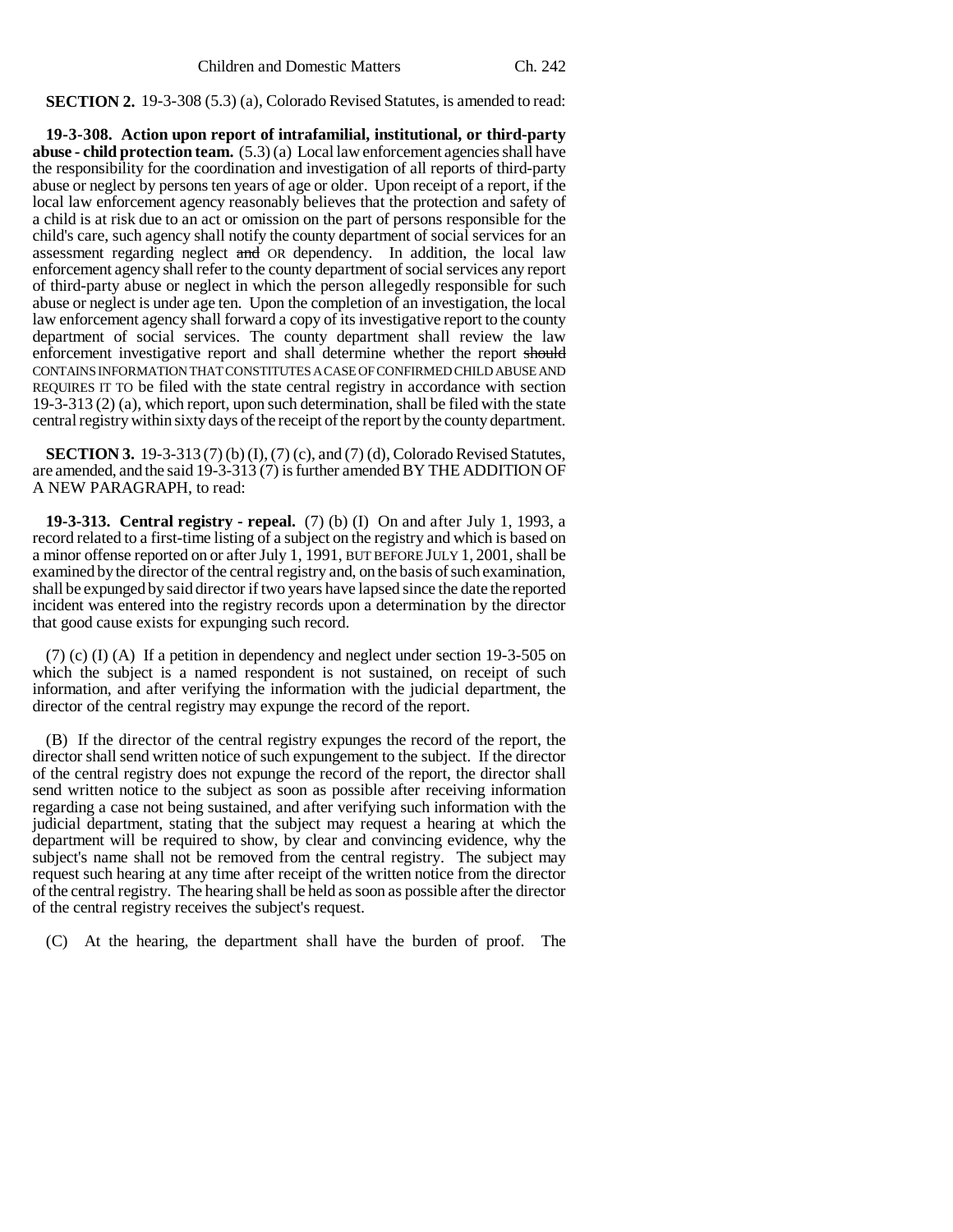## Ch. 242 Children and Domestic Matters

administrative law judge at the hearing authorized pursuant to this paragraph (c) shall not be the same judge who presided at a hearing concerning the same subject authorized pursuant to subsection (5.5) of this section.

(II) (A)  $\overline{f}$  The ON AND AFTER JULY 1, 2001, THE provisions of subparagraph (I) of this paragraph (c) shall apply if a petition in dependency and neglect naming the subject as a respondent has not been filed AFTER SIX MONTHS FROM THE DATE THAT A SUBJECT HAS BEEN SENT THE WRITTEN NOTICE PURSUANT TO SUBSECTION (5.5) OF THIS SECTION.

(B) THE PROVISIONS OF THIS SUBPARAGRAPH (II) SHALL ONLY APPLY TO A SUBJECT WHO IS THE SUBJECT OF A REPORT BASED ON A MINOR OFFENSE, AS DEFINED BY RULE OF THE STATE DEPARTMENT.

(III) The provisions of this paragraph (c) shall not apply to a subject whose name is on the registry for any incident other than the incident on which the criminal charge or petition in dependency and neglect was based.

(d) (I) If a subject is acquitted of an offense pursuant to part 4 of article 6 of title 18, C.R.S., section 18-3-405, C.R.S., or section 18-3-405.3, C.R.S., or if such a charge is dismissed, OR, ON AND AFTER JULY 1, 2001, IF SUCH A CHARGE HAS NOT BEEN FILED AGAINST A SUBJECT WHO IS THE SUBJECT OF A REPORT BASED ON A MINOR OFFENSE AFTER SIX MONTHS FROM THE DATE THAT SUCH SUBJECT HAS BEEN SENT THE WRITTEN NOTICE PURSUANT TO SUBSECTION (5.5) OF THIS SECTION, the director of the central registry shall expunge the subject's name pertaining to the act or acts that supported such alleged criminal offense upon the receipt by the director of notice of the acquittal or dismissal.

(II) (A) Notwithstanding the provisions of subparagraph (I) of this paragraph (d), the director may request a hearing to reinstate on the central registry a subject's name pertaining to an act or acts that supported a dismissed or acquitted criminal charge. Such hearing request shall be filed with the division of administrative hearings in the department of personnel within thirty days after the date the director receives notice of the acquittal or dismissal. The division shall send written notice of the hearing to the subject by certified mail. A hearing shall not be held if the department fails to request the hearing within thirty days after the date the director received notice of the acquittal or dismissal. The hearing shall be held as soon as possible after the hearing is requested. NOTWITHSTANDING THE PROVISIONS OF SUBPARAGRAPH (I) OF THIS PARAGRAPH (d), IF THE DIRECTOR REQUESTS A HEARING PURSUANT TO THIS SUB-SUBPARAGRAPH (A), THEN THE SUBJECT'S NAME SHALL BE DESIGNATED "STATUS PENDING" PENDING THE OUTCOME OF A HEARING AND ANY JUDICIAL REVIEW, AFTER WHICH THE SUBJECT'S NAME SHALL BE REINSTATED OR EXPUNGED, AS DETERMINED AT THE HEARING AND ANY JUDICIAL REVIEW.

(B) At a hearing requested pursuant to sub-subparagraph (A) of this subparagraph (II), the department shall be required to show that there is clear and convincing evidence to support a finding of child abuse or neglect so that the subject's name should be reinstated on the registry as a perpetrator. An administrative law judge shall preside over the hearing and such judge shall not be the same judge who presided at any other hearing concerning the same subject. The hearing and any judicial review shall be in accordance with the "State Administrative Procedure Act".